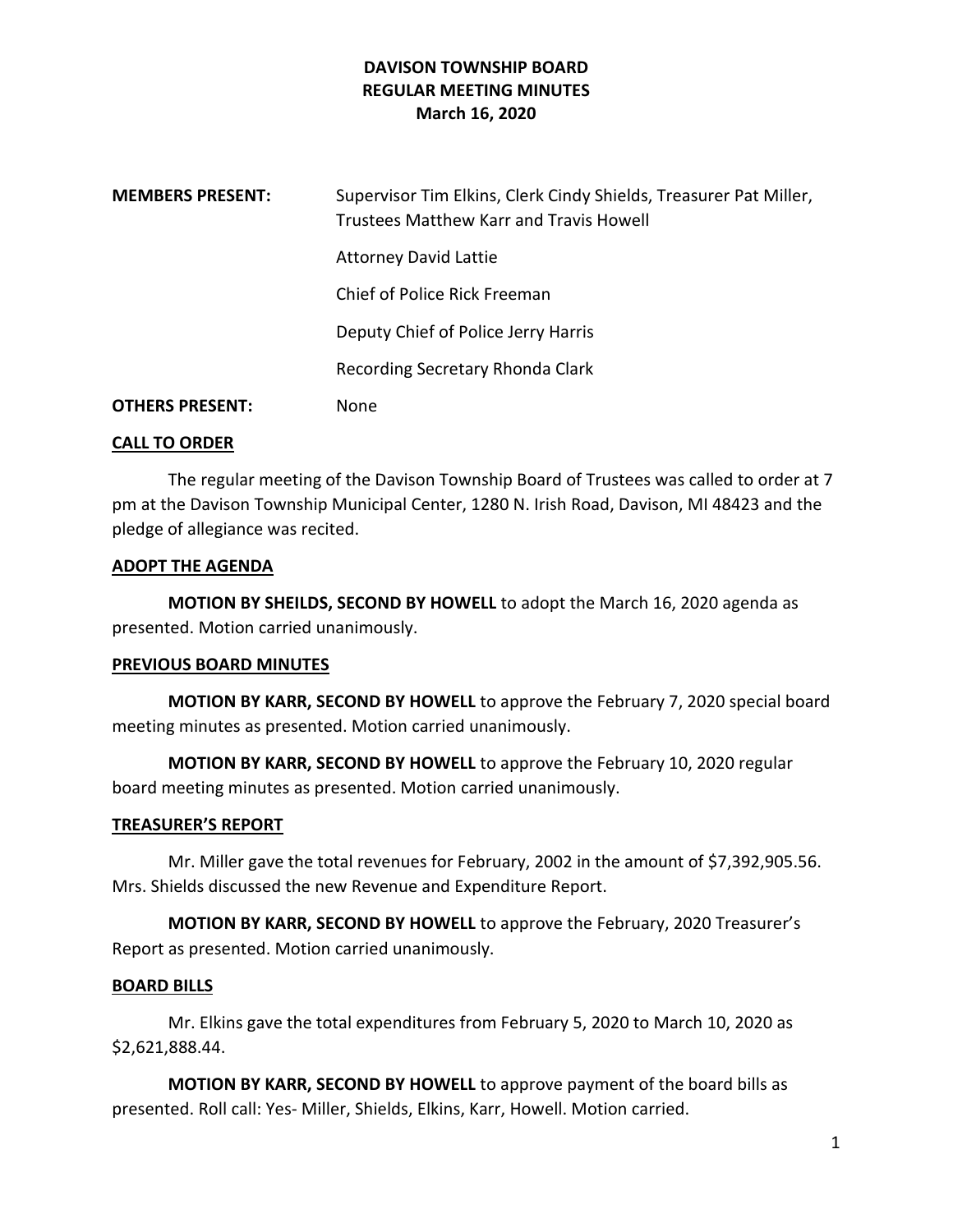# **DAVISON TOWNSHIP BOARD REGULAR MEETING MINUTES March 16, 2020**

#### **PUBLIC COMMENT**

The public comment period was opened at 7:04 pm and there were no comments.

#### **UNFINISHED BUSINESS**

None

### **NEW BUSINESS**

### **2020 Dust Control Program**

Mr. Elkins stated that last year was a wet season and only two dusting were necessary and with that proposed the 38% Calcium Chloride at a spread rate of 1,500 gallons per mile per application. As the season progresses the option for a third application is available.

**MOTION BY KARR, SECOND BY HOWELL** to approve the Genesee County Road Commission 2020 Dust Control Program. Roll call: Yes- Shields, Elkins, Karr, Howell, Miller. Motion carried.

### **Music License for Local Governmental Entities**

Mr. Elkins explained that Casey Reed, Davison Township Parks & Rec. Director, found that a license is required when music is performed at a premise by means other than by live musicians. To be safe she is recommending the board approve the \$364 per year for the license to cover any events that music is requested or is planned to be played.

**MOTION BY KARR, SECOND BY SHIELDS** to approve the Music License for Local Governmental Entities as presented. Roll call: Yes- Elkins, Karr, Howell, Miller, Shields. Motion carried.

### **2020-2021 Meeting Schedule**

**MOTION BY KARR, SECOND BY HOWELL** to approve the 2020-2021 Meeting schedule as presented. Motion carried unanimously.

### **2020-2021 Proposed Holiday Schedule**

**MOTION BY KARR, SECOND BY HOWELL** to approve the 2020-2021 Holiday Schedule as recommended by the Personal Committee. Motion carried unanimously.

### **Police Department Purchase Request**

Chief Freeman requested the purchase of a new vehicle, preferably a truck, for the Davison Township Police Department, all within budget.